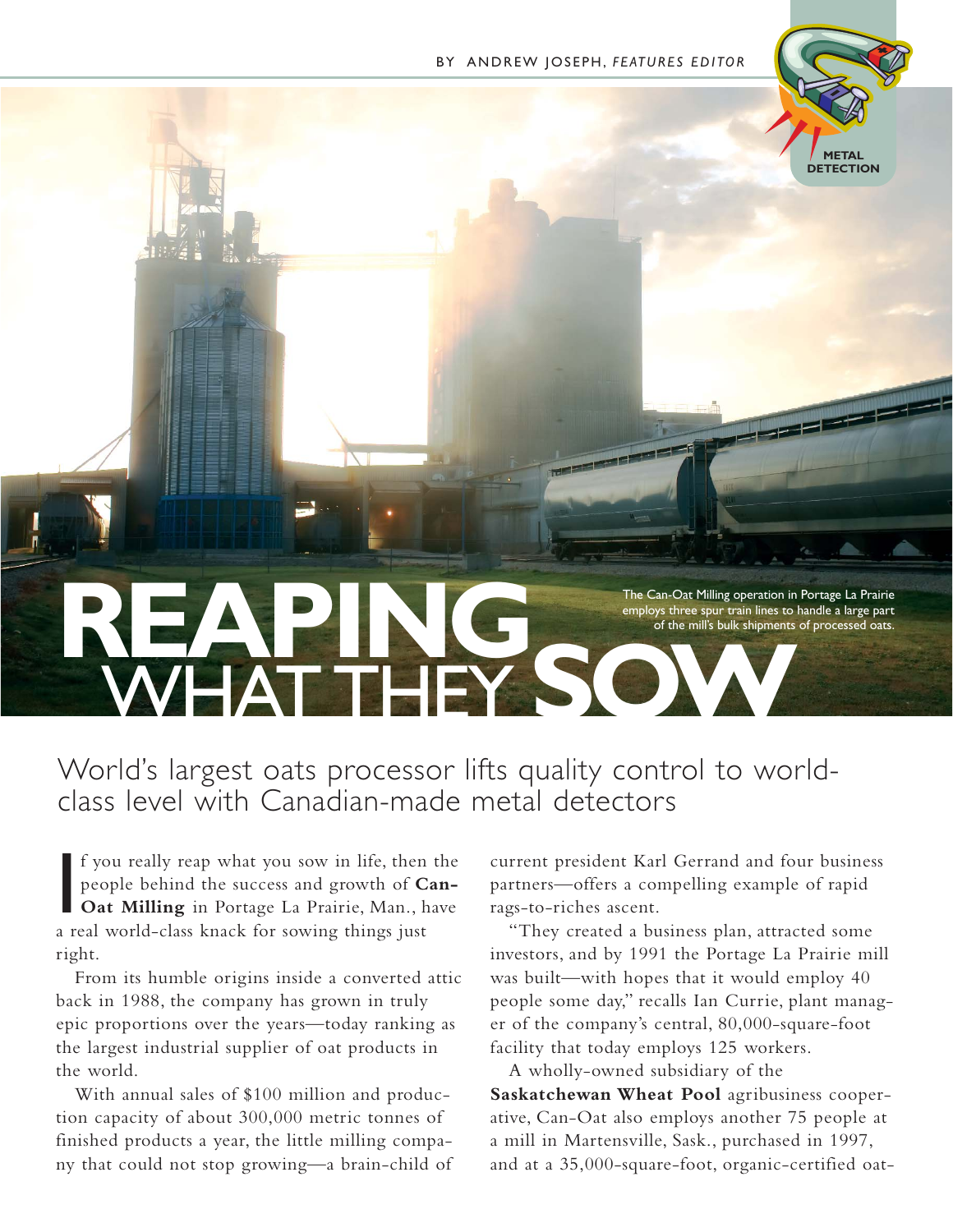

## **REAPING** WHAT THEY **SOW**

processing facility in Barrhead, Alta., started up last year.

Although operating as an industrial supplier of ingredients to major food processors and manufacturers keeps the company largely out of the public spotlight, the fact is that millions of consumers along the North American West Coast and in major Pacific Rim markets consume Can-Oat products on a daily basis—in countless branded and privatelabel cereal mixes, granola bars, baked goods. and other grain-based products.



A 50-pound, heavy-duty, heat-sealed, multiwall paperboard filled with oats moves quickly along a Fortress conveyor through a Phantom Big Bag King metal detector at the Can-Oat Milling plant.

"Products that contain our oat ingredients

can be found in just about every grocery store in the U.S. and Canada, although none of the store products will have our name on them," relates Currie, adding that such anonymity is no big deal for Can-Oat.

"As long as people keep consuming oats-based foods, Can-Oat knows it has itself a market for the future."

#### HEALTHY FUTURE

That future is looking increasingly promising in light of plentiful medical evidence of real health benefits related to daily consumption of cooked

oats—including the lowering of bad cholesterol and the risk of cardiovascular disease, stabilizing blood sugars in diabetics, boosting resistance to infections, numerous antioxidant benefits, and even reducing the risk of childhood asthma.

While processing vast bulk quantities of finished oats is an arduous undertaking, so is the packaging of huge volumes of coated oats into 50-pound, heat-sealed, heavy-duty, multiwall paperbags that account for the lion's share of the packaging done at the plant, which also uses jumbo-sized 1,000-pound corrugated boxes and 1,400- and 2,000-pound woven-polypropylene sacks.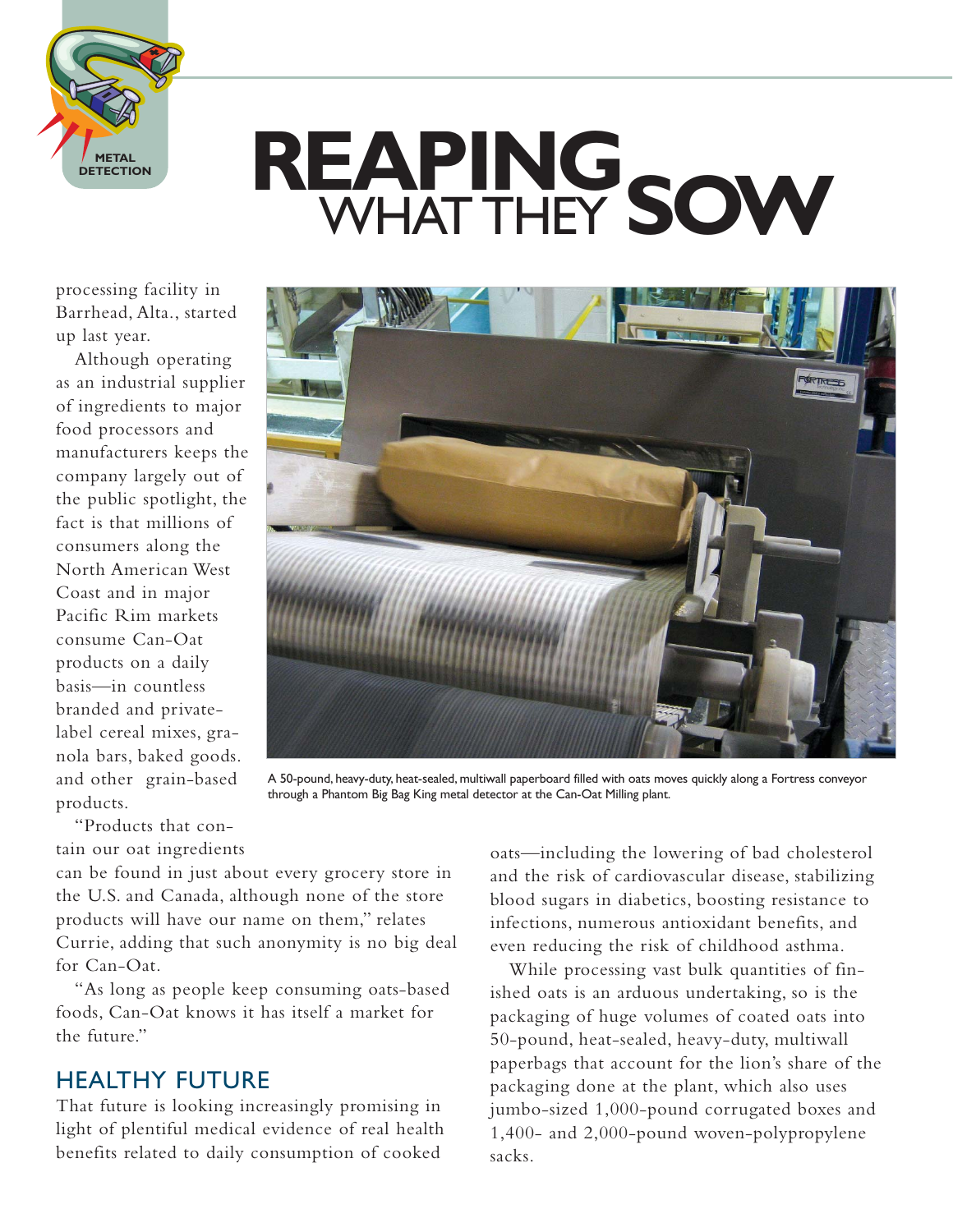## **REAPING** WHAT THEY **SOW**

"Obviously the 76-inch-tall, 2,000-pound super-sacks are the easiest for us to package, but the massive size obviously presents handling challenges for some of our customers, which is why

we have the smaller-sized packaging that we use," says Currie.

Whichever way the coated oats are ultimately packaged, none of them leave the facility without having been subjected to thorough metal detection testing—administered by several high-per-



formance metal detection systems manufactured by the Toronto-based **Fortress Technology Inc.**

The first of these Fortress systems, Currie relates, was purchased in 2003 to correct a longstanding problem of false readings—stemming from the plant personnel's use of walkie-talkies in too close proximity to the older-model metal detectors.

"To resolve this issue, Can-Oat looked to pur-



One of five Phantom Gravity metal detectors used to detect metals in freeflowing oat products before packaging.

chase a more robust *and* a more sensitive metal detector," Currie recalls, "and only Fortress could meet our strict customer requirements.

"Not only do Fortress metal detectors have the highest sensitivity levels in the industry, Fortress supplied us with the only metal detector that wasn't affected by our

walkie-talkie interference—enabling us to eliminate the 'false trip' issue for good."

Since then, Can-Oat has acquired several more Fortress metal detection systems through the man-

**"These metal detectors have outperformed their competitors and have met all our exacting customer specifications"**

ufacturer's Richmond Hill, Ont.-based distributor **Charles Downer & Co. Ltd.**, to ensure optimal quality control for both bagged and bulk-shipped products leaving the Portage La Prairie plant.

"There are now a couple of large-bag metal detectors with integrated conveyors at the plant," Currie explains, "plus five Phantom Gravity model metal detectors, which we use to detect contamination in free-flowing bulk products prior to packaging."

#### HARSH DUTY

Incorporating a 7.5-inch-diameter searchhead with a six-inch product tube, as well as stainlesssteel frame and reject-gate assembly, the *Phantom Gravity* metal detectors are engineered to provide a rugged, sturdy design to handle all the harsh environmental rigors of inline inspection of gravity-fed, granular dry products.

Like all *Phantom* series systems—first launched on the market in 1996—the *Gravity* systems use the most advanced Digital Signal Processor (DSP) technology to ensure the most accurate highspeed detection results, according to Fortress.